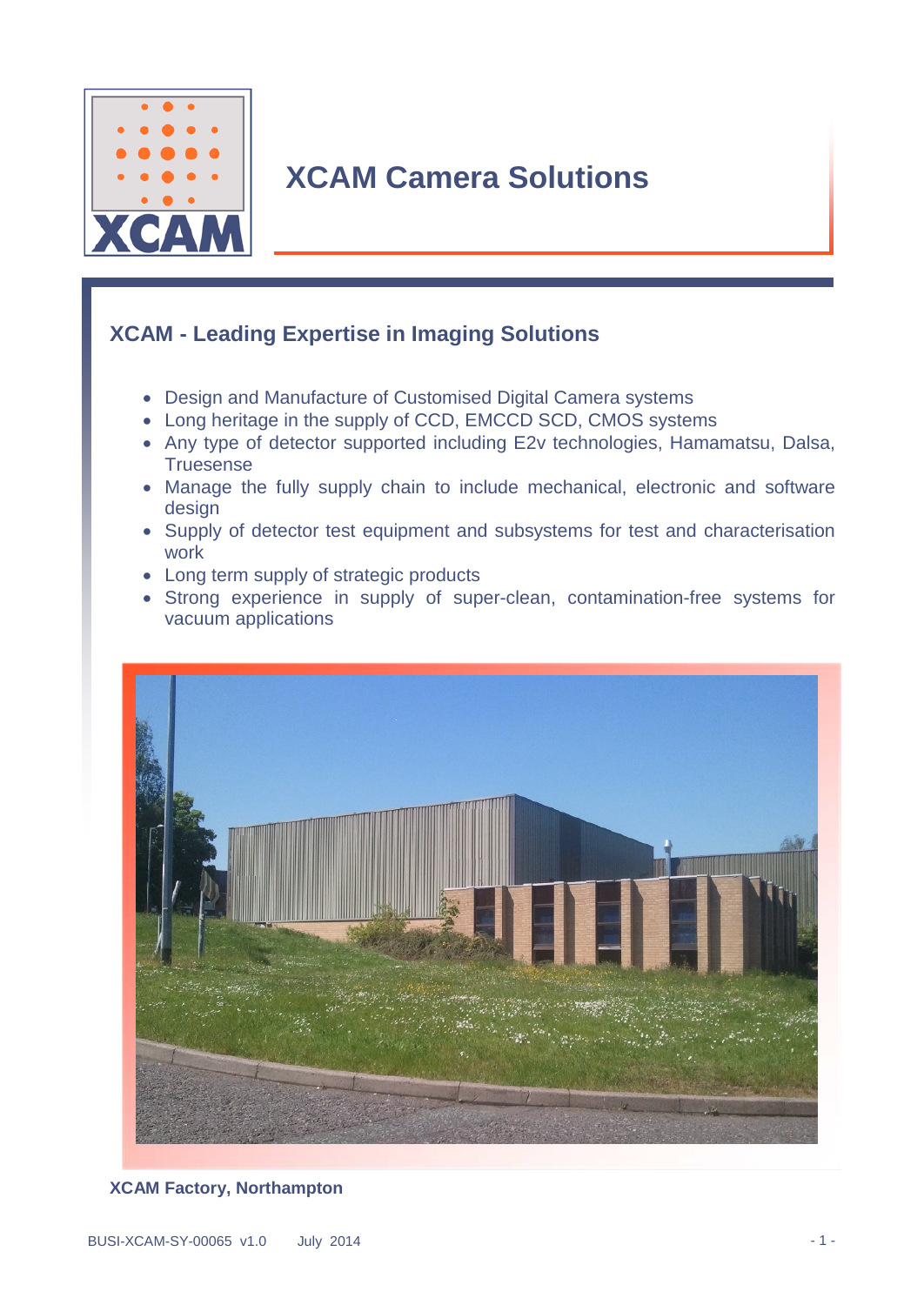

## **Detector Test and Characterisation Systems**

Over 20 years experience in the supply of detector test and charactersiation systems to universities and space agencies for detectors characterisation purposes.

#### **XCU-A Controller-Based System**

- Lowest possible noise at slower speeds (1.7 electrons lowest readout noise achieved with a conventional CCD)
- Controller requires only a cable and headboard and sequencer code to operate any detector.
- Can be used as the basis of a full camera system with the addition of camera head and cable
- 4 channel system; can run multiple detectors synchronously



#### **XCU-19D FO and 19EM FO Controller-Based System**

- High speed 4 channel system running at up to 3MHz each channel
- Can operate multiple detectors synchronously; up to 3 detectors with 12 output nodes demonstrated at 3MHz each node
- Excellent linearity
- D controller for conventional CCDs and CMOS; EM controller for EM CCDs with the addition of HV bias card
- Fibre optic transfer of clock and data for clean vacuum applicaton and good noise immunity

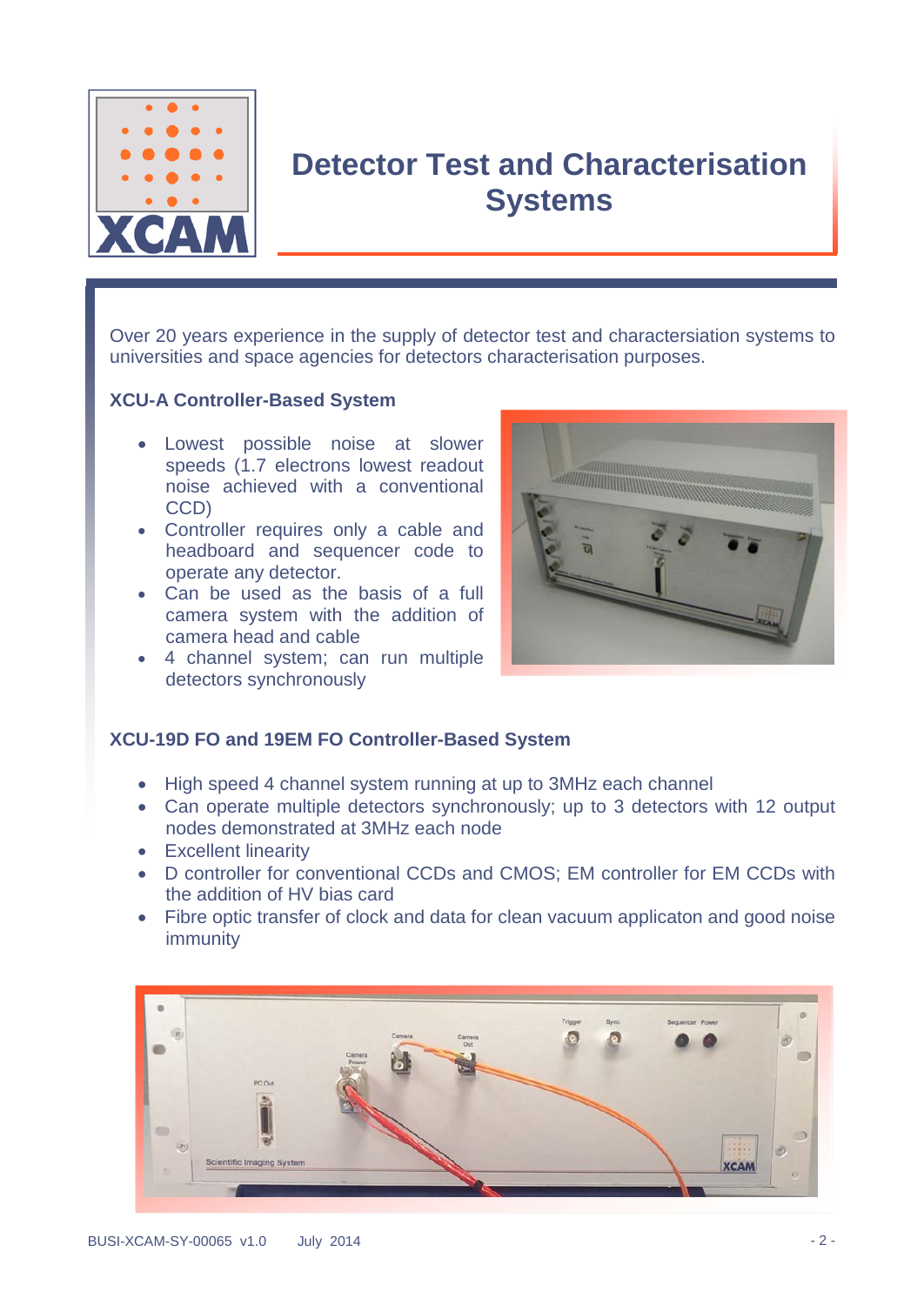

### **Detector Charactersation Systems – Built to Order**

#### **Cryogenic Detector Characterisation System built for ESA for their test of Detectors for the Euclid Space Mission**

- Detector test and charactersiation system designed to enable ESA scientists to fully characterise Euclid custom CCD detectors during detector development phase
- Headboard, cable, sequencer code, mechanical support parts designed to operate with a standard XCU-A controller for a low cost, semi-customised and quickly implemented solution
- Achieved 1.7 electrons noise
- On-site delivery, commissioning support and training of staff so system operational just 2 days after arrival at ESA site
- •

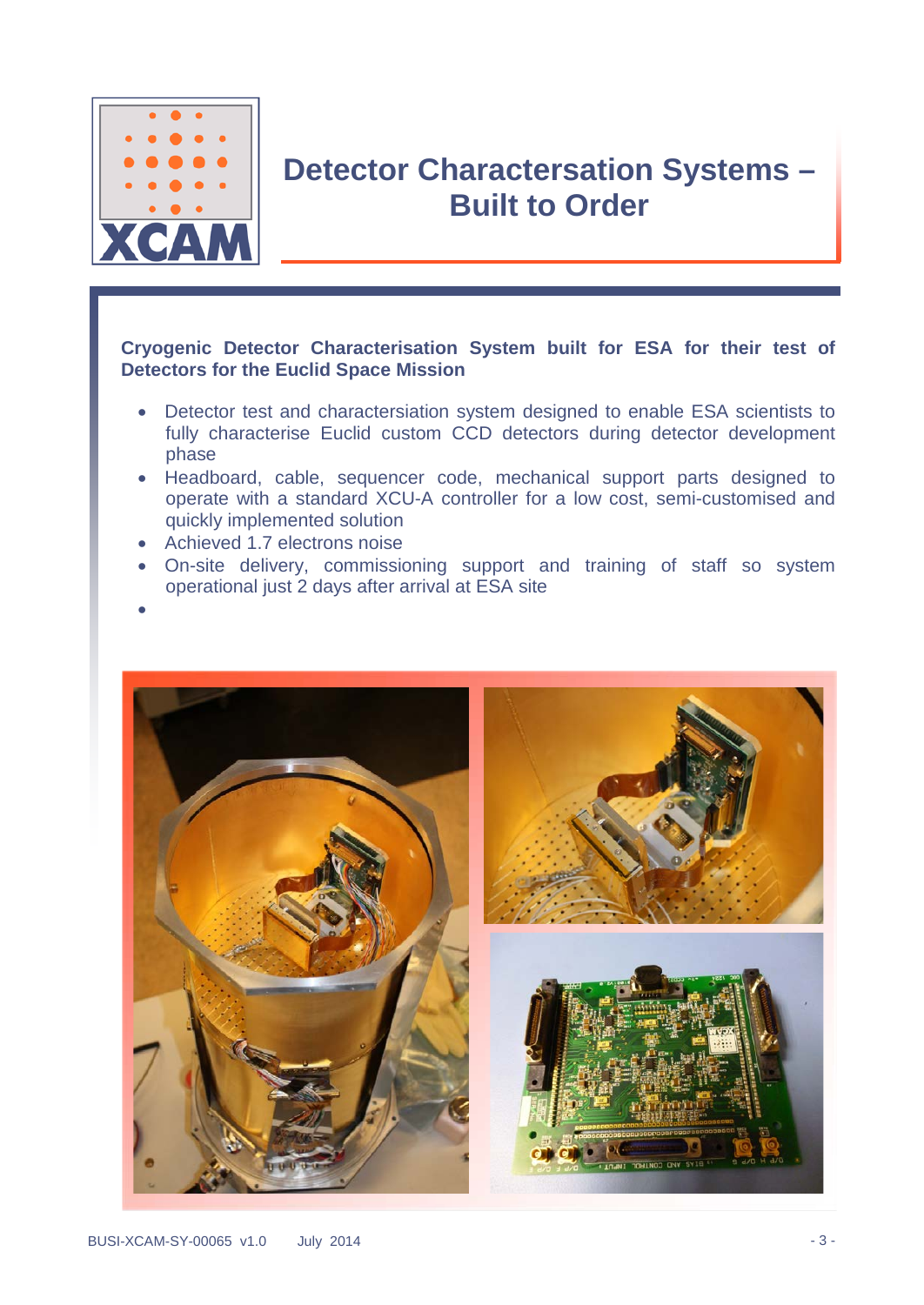

### **Detector Charactersation Systems – Built to Order**

#### **Detector Test and Characterisation System for the JUICE CMOS Sensor**

- XCU-19D FO standard controller was used with a custom-designed parts to operate the CMOS sensor which is being developed for ESA's JUICE mission to investigate JUpiter's ICy moons.
- Customised headboard, cable, sequencer code, were developed for a low cost and quickly implemented test solution
- Achieved 4MHz readout rates with down to 3.9 electrons noise
- Later addition of cryogenic chamber with support metalwork enabled a full camera solution to enable cooled testing

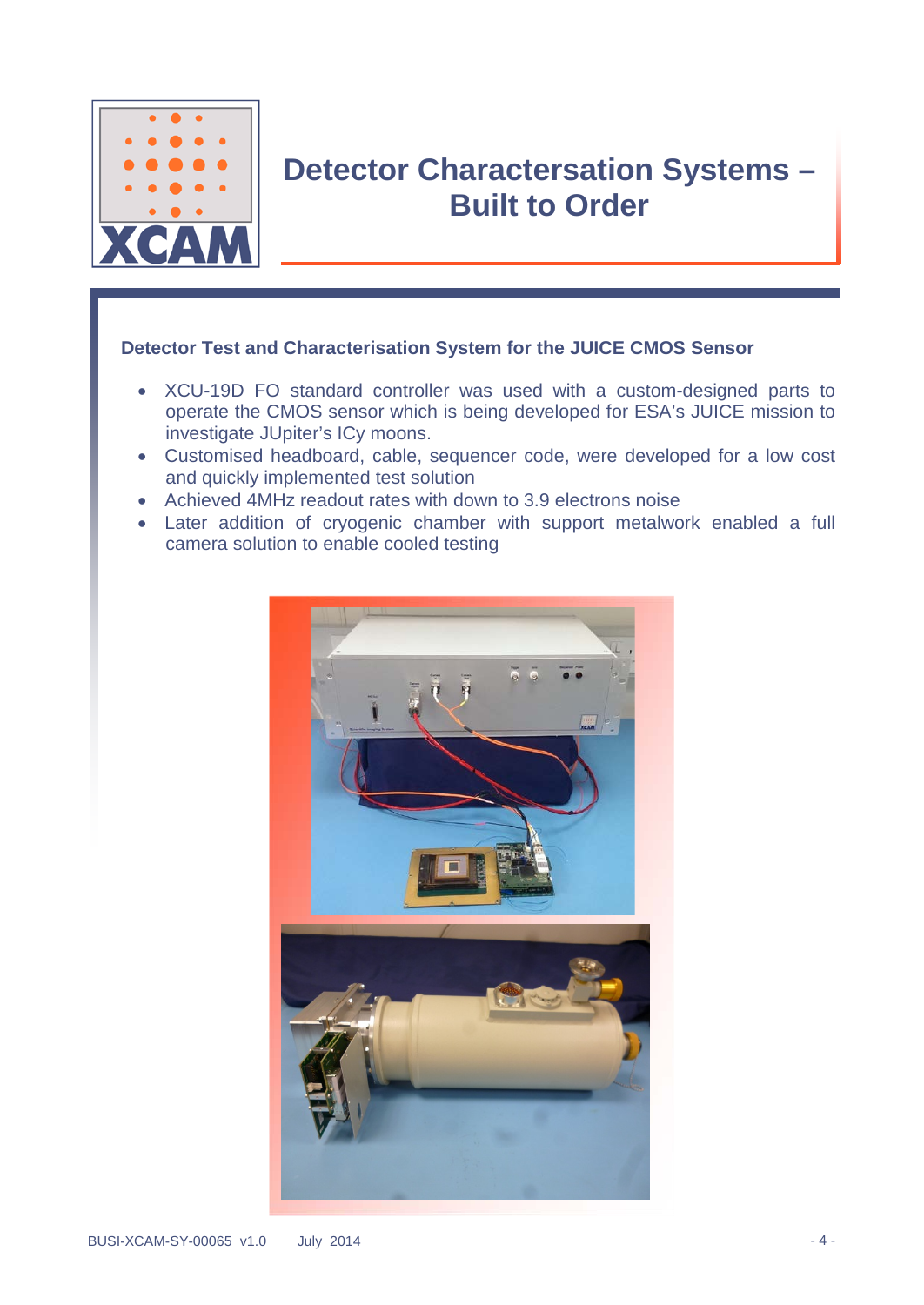

### **Customised Camera Systems – Built to Order**

#### **Triple CCD44-82 Camera made for the DESY FLASH XFEL**

- e2v technologies CCD4482 built into a custom designed camera head
- Back-illuminated no AR coat device for soft X-ray detection
- Three camera head units operated synchronously to capture images
- Adjustable central slit for direct beam avoidance of detectors
- Two gain levels applied to the two halves of each CCD to enable extension of dynamic range
- Designed, manufactured and delivered in less than 6 months (delivered in 2008)
- Took the world's first diffraction images of the mimi-virus at DESY FLASH and went on to win the UK National Medilink Award for Innovation in 2012







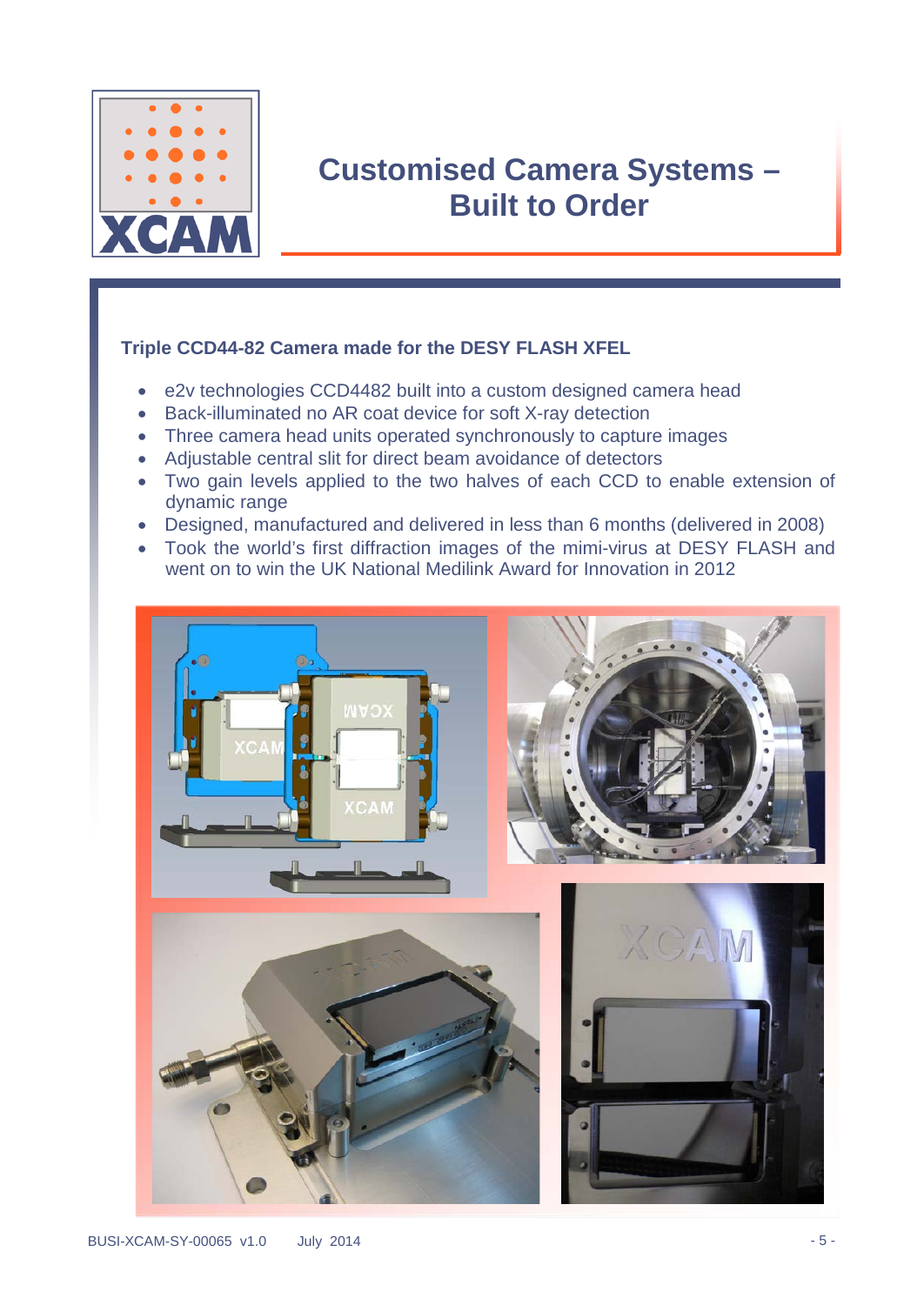

## **Customised Camera Systems – Built to Order**

#### **Dual CCD4210 camera head for readout of X-ray Grating Images**

- Dual enhanced mode no AR coat CCD4210 built for X-Ray grating development.
- Two conventionally packaged devices butted close together for minimum interpackage gap
- Devices operating synchronously
- XCAM application software gives use the ability to handle both images separately or view as a single double-size image
- Customer returned to us for custom-design of a camera to fly in a NASA sounding rocket containing 4 x large area customised EMCCD with 1632x1608 16 micron pixels, back-illuminated no AR coating for soft X-ray

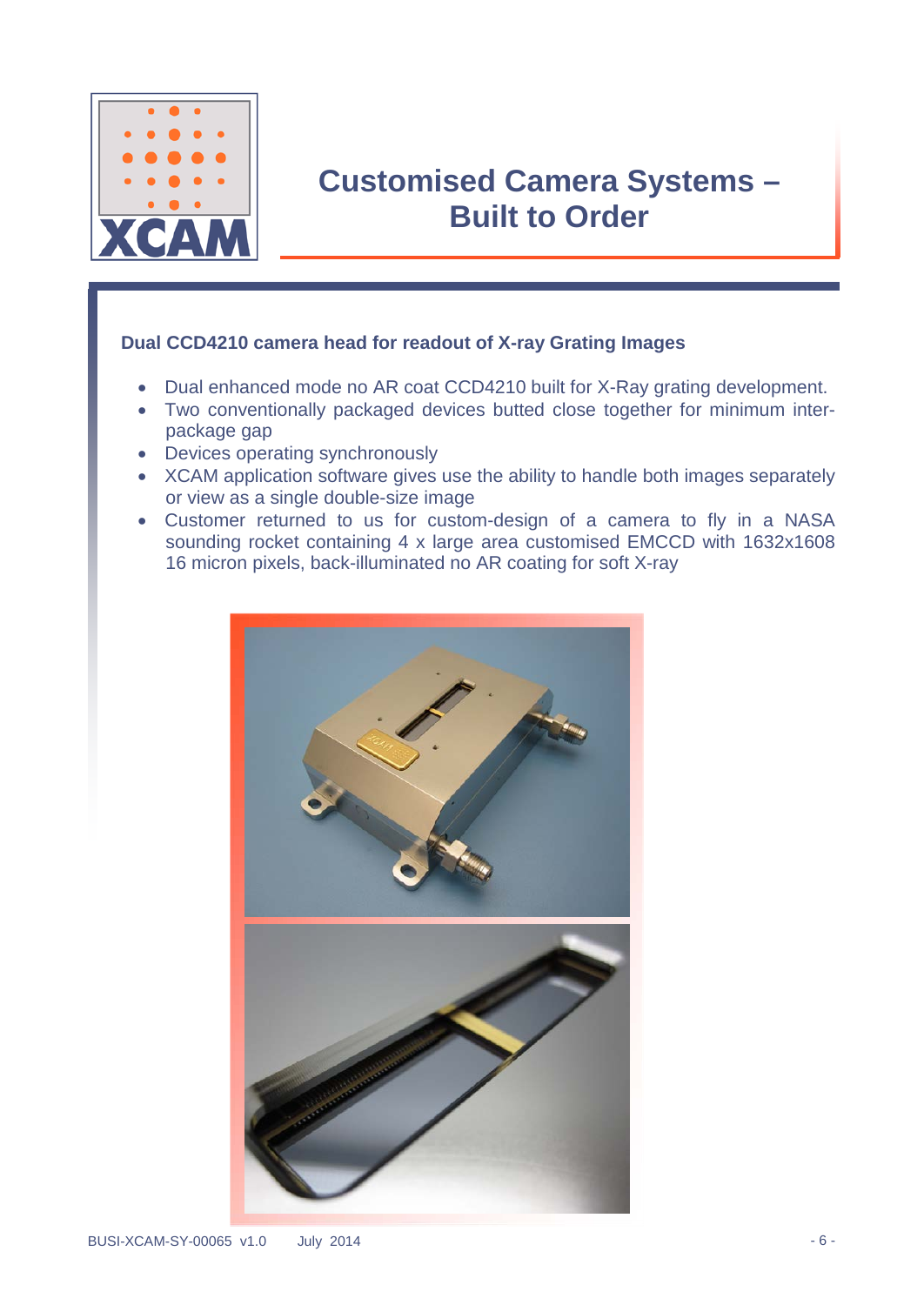

### **Detector Consultancy and Design**

### **Design of a Custom Detector for Japanese X-ray Laser**

- A returning customer asked us to work with him to establish if a custom-designed CCD would satisfy the requirements of a standard detector for the Riken SACLA XFEL facility.
- We conducted a number of experiments over 18 months, using off-the-shelf detectors, to test conventional CCD detectors to see if a customised version might be suitable.
- We concluded that a highly specialised, custom-designed detector could be suitable as a standard detector. The detector would operate at 50Hz frame rates, and have a 4Me- FWC in addition to being able to detect a single 6keV photon.
- We worked with our customer to assist with the development of a specification for the custom CCD.
- We contnued to support our customer with consultancy during the development phase of the detector attending meetings at e2v as required to provide independent input into the process.
- The detectors were manufactured and built into cameras of up to 8 detectors

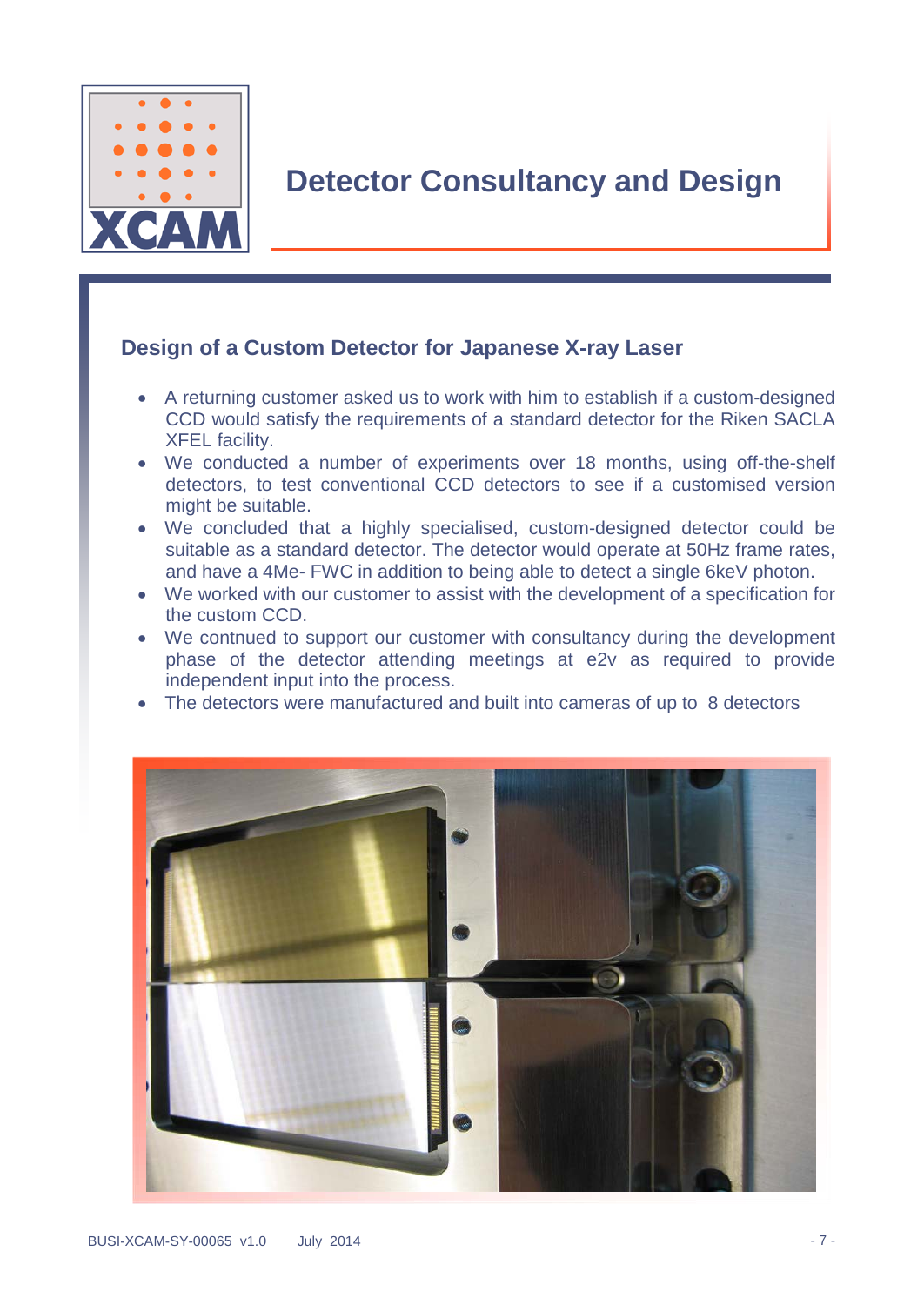

# **XCAM Standard Camera Range**

### **RIXS Cam**

- A standard camera head design for RIXS (Resonant Inelastic X-Ray Scattering)
- Uses 3 custom electron multiplying detectors of 1632x1608 16 micron pixels, back-illuminated no AR coating for soft X-ray single photon detection
- Customised software algorithms enable detection of individual photons to within a fifth of a pixel
- Designed to interface to a DN150 port
- Cryogenic cooling for low dark current operation
- Adjustable CCD mounting platform to enable variation of CCD angle to beam

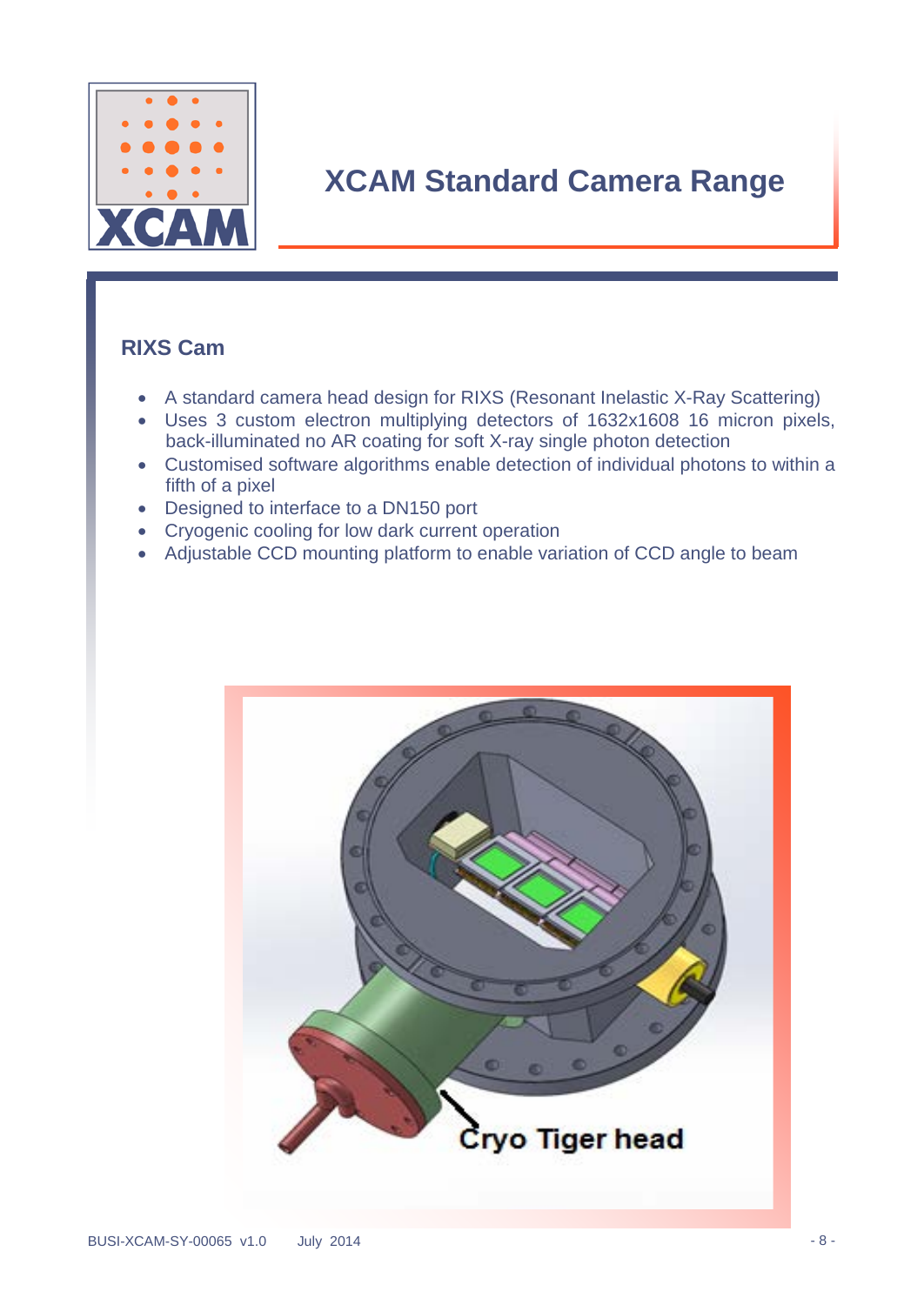

### **XCAM Standard Camera Range**

#### **Vacuum Cameras – Flange and Vacuum-Embedded**

- Standard Vacuum Camera Range with a choice of detector on a conflat-style flange to interface to vacuum chamber directly or a hermetically sealed camera head to put inside your vacuum chamber with complete freedom of movement
- Designed for contamination-free vacuum operation
- Operate with XCU-A controller for very low noise slow speed operation or with XCU-19D FO controller for high speed multinode or with XCU-19EM FO controller for EMCCD operation
- Wide range of detectors available; easy and low cost to adapt to offer new detectors – please enquire.
- Easy and low cost to customise as required please enquire

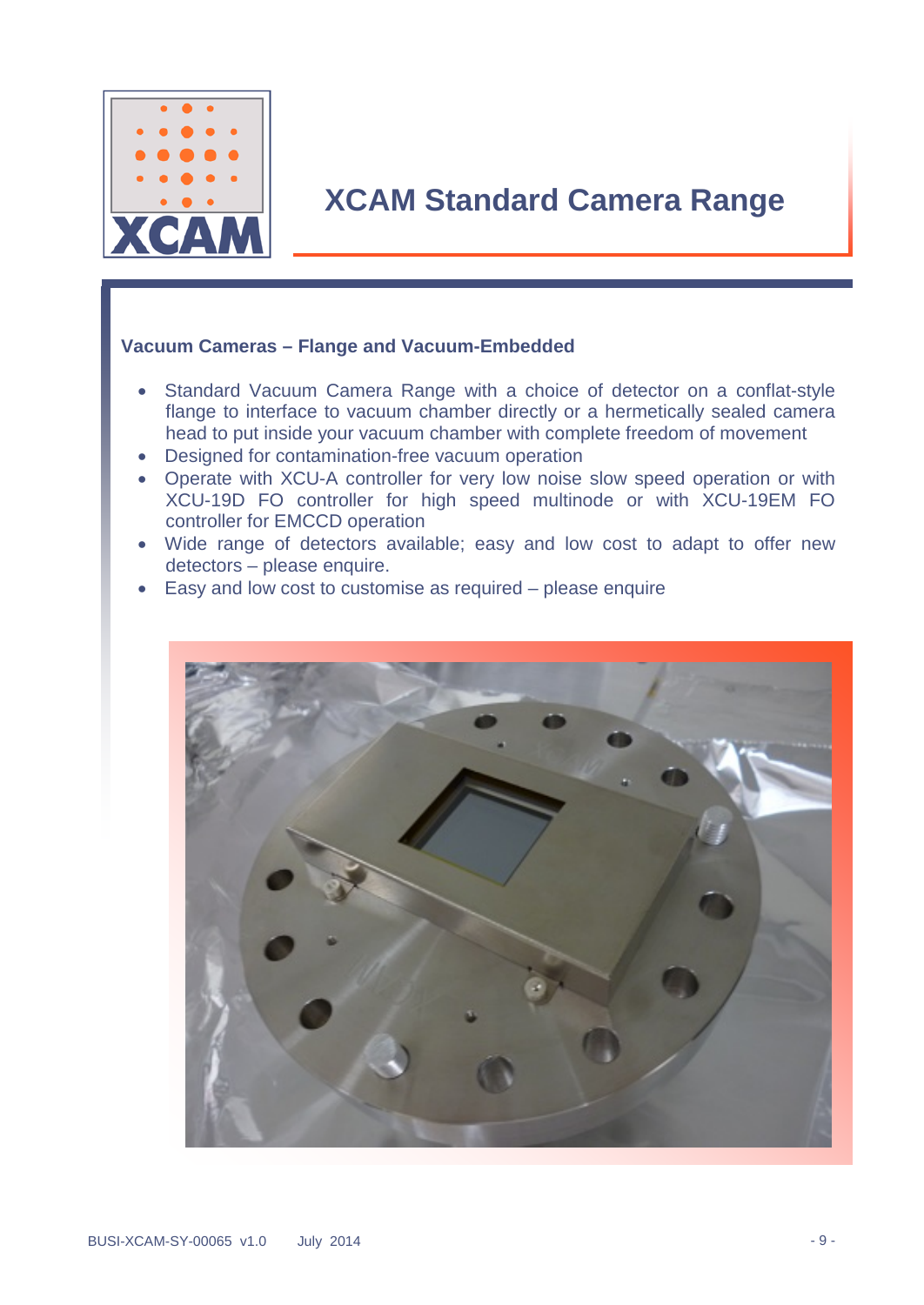

## **XCAM Space and Orbitonics**

#### **Cameras for Space Applications – Standard Cameras**

- A standard CubeSatellite camera system is offered for space applications. This is the C3D camera system as flown on theUK Space Agencies UKube-1 satellite launched on 8<sup>th</sup> July
- Operates an e2v technologies Sapphire CMOS sensors with a wide field imager optics configuration
- Customisation or modification is available please enquire



Cube-Satellite Image (rhs) courtesy of Clydespace Ltd

#### **Customised Cameras for Space Applications**

Customised camera in development to fly 4 off large area electron multiplying CCDs in a NASA sounding rocket due to be launched in 2017. Please enquire with your requirements.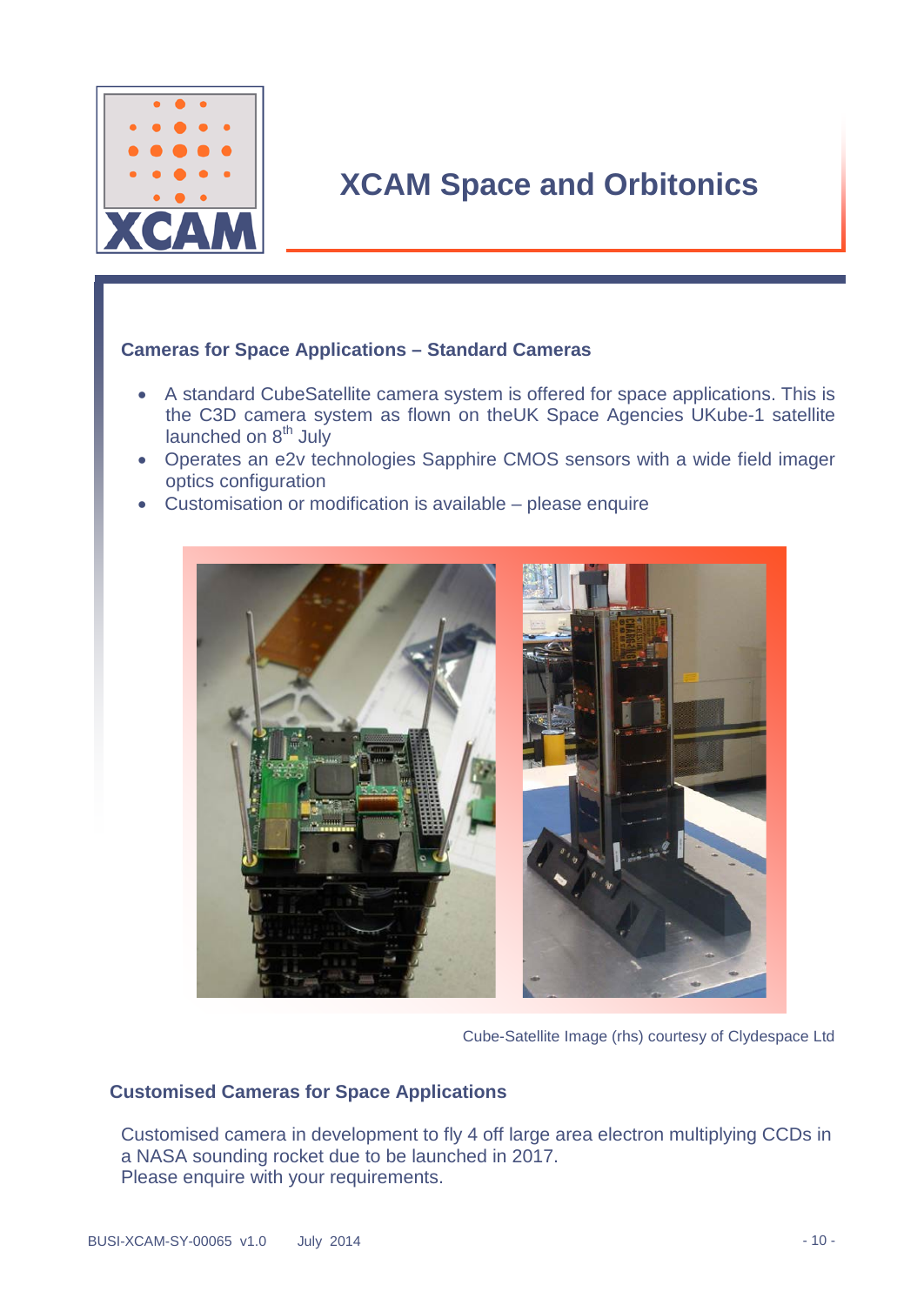

### **XCAM Software**

### **XCAM Software Options**

XCAM's *Application User Software Package* (API) provides users with an easy interface with which to control and communicate with the controller and do simple analysis and data visualisation; please see separate product note which covers the software in more detail.

Alternatively, a *Software Developer's Manual* is provided for users who would prefer to write or use their own software, calling the XCAM dll files.

Many XCAM Controller users, use programs such as *Matlab* or *Python* to control the drive unit, and a library of code is being developed to assist these users; sample code is made freely available on request.

The minimum specification for a PC to operate the system is Windows 7, XP Pro or Vista operating system; 2 GHz processor; 2 GB memory minimum; hard drive 100GB minimum; CD drive; 3 USB2 ports.

The controllers can be used to control custom multiple large area CCD camera systems synchronously in master-slave mode operation.

| <b>Sequencer Delays</b><br>Parameter<br><b>ADC Delay</b><br>Int-Delay<br>Int+ Delay<br><b>Int Time</b><br><b>Serial T</b><br><b>Parallel T</b> | <b>NOPs</b><br>  µs<br>0.46<br>10 <sup>1</sup><br>55<br>1.86<br>55<br>1.86<br>$60$ 2.01<br>16<br>0.65<br>4.80<br>150 | <b>Clocking</b><br>Horizontal<br>Vertical<br><b>Binning</b><br><b>CCD Type</b>                      | Forward<br>Forward<br>Forward<br>T <sub>1</sub>                        | <b>Backward</b>                                                       | Image<br><b>Store</b><br>Serial<br>Reset<br>Input<br>Vspr                | <b>Clock Voltages</b><br>$\blacktriangleleft$<br>$\overline{\bullet}$<br>$\overline{4}$<br>$\overline{\phantom{a}}$<br>$\blacktriangleleft$<br>$\overline{4}$                               | $\blacktriangleright$<br>$\mathbf{r}$<br>$\mathbf{r}$<br>$\mathbf{r}$<br>$\blacktriangleright$<br>$\blacktriangleright$                 | 10.8V<br>10.8V<br>12.2V<br>7.9V<br>0.01<br>0.0V                 |
|------------------------------------------------------------------------------------------------------------------------------------------------|----------------------------------------------------------------------------------------------------------------------|-----------------------------------------------------------------------------------------------------|------------------------------------------------------------------------|-----------------------------------------------------------------------|--------------------------------------------------------------------------|---------------------------------------------------------------------------------------------------------------------------------------------------------------------------------------------|-----------------------------------------------------------------------------------------------------------------------------------------|-----------------------------------------------------------------|
| <b>Clk/Rst Delay</b><br>$\left  \cdot \right $                                                                                                 | 6<br>0.34<br>$\mathbf{E}$                                                                                            | Type<br><b>Nodes</b><br><b>Rows</b><br><b>Columns</b><br><b>Pixels</b><br><b>Frame T</b><br>Erasure | 3011<br>$n_{\text{ne}} \leftarrow$<br>256<br>1040<br>266240<br>10<br>г | $\overline{\phantom{a}}$<br>$\sqrt{1}$<br>$\blacksquare$<br>$1/10S -$ | Vod<br>Vrd<br>Vdd<br>Vog<br>Vgr<br>Vss <sup>1</sup><br>Vspr<br>Vspr      | <b>Bias Voltages</b><br>$\blacktriangleleft$<br>$\overline{\phantom{a}}$<br>$\overline{\bullet}$<br>$\frac{4}{4}$<br>$\overline{\bullet}$<br>$\blacktriangleleft$<br>$\left  \cdot \right $ | $\blacktriangleright$<br>$\mathbf{r}$<br>$\mathbf{r}$<br>$\mathbf{r}$<br>$\mathbf{r}$<br>$\blacktriangleright$<br>$\blacktriangleright$ | 29.9V<br>16.5V<br>20.6V<br>2.6V<br>0.0V<br>3.4V<br>0.0V<br>0.01 |
| <b>Load File</b><br>Sequence<br>Zone<br>Voltages<br><b>Delays</b>                                                                              | C:\ccd\Sequence\2chtst1m.dex<br>C:\ccd\Voltages\CCD30-11.VTG<br>c:\ccd\sequence\default.dlv                          |                                                                                                     |                                                                        | Save<br>Save                                                          | Hardware<br><b>ADC Type</b><br><b>Data Bits</b><br>Gain<br><b>Offset</b> | <b>16S</b><br>$\overline{\phantom{a}}$<br>16<br>B<br>$\blacktriangledown$<br>o                                                                                                              | <b>USB</b><br><b>Module SN</b><br>2577<br>Name<br>2577<br>Timeout $[s]$ 30<br><b>Preserve Settings</b><br><b>OFF</b>                    |                                                                 |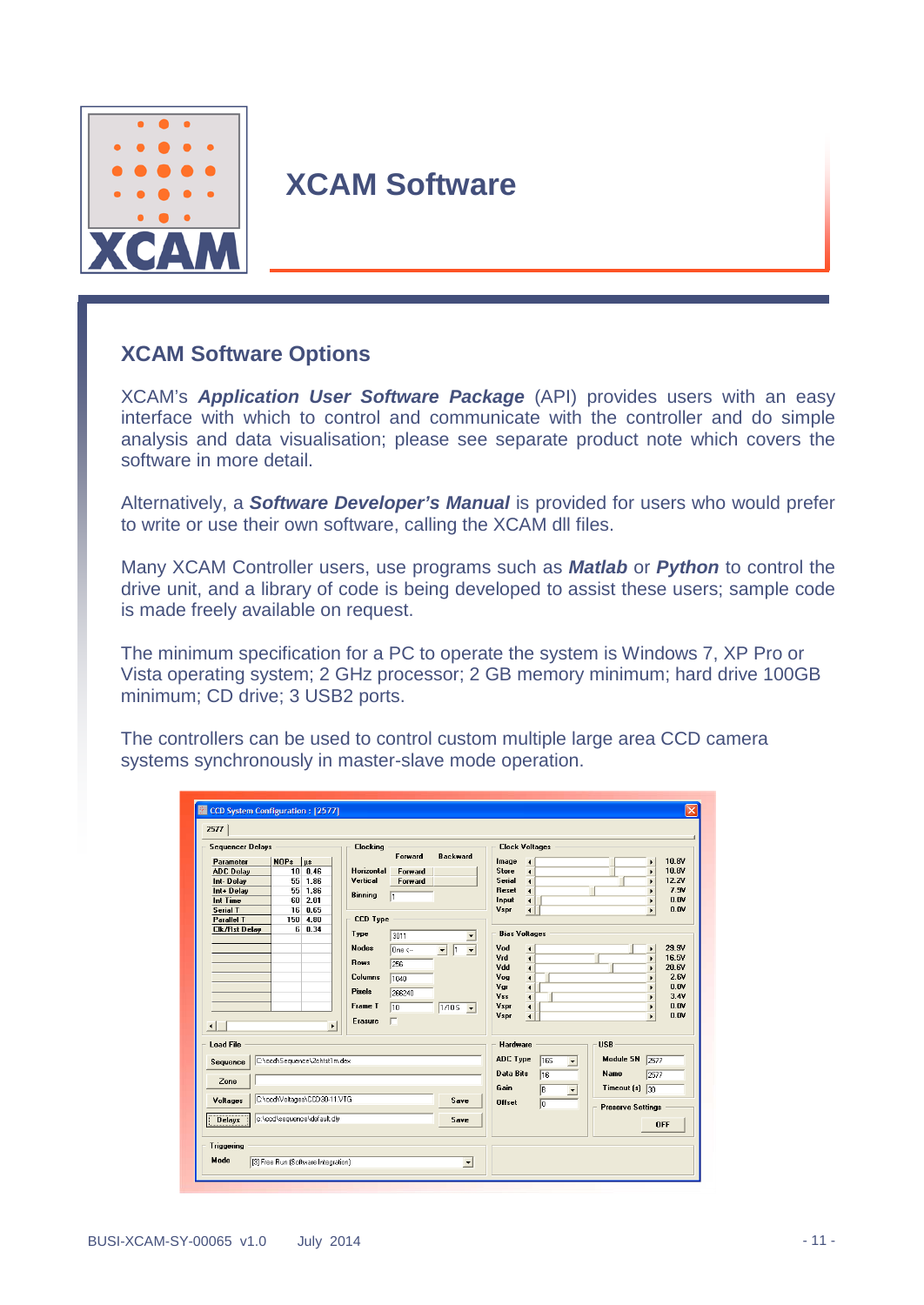

## **XCAM Building Blocks and Core Expertise**

#### **XCAM has core expertise in the following areas:**

- *Electronics design* enables us to design new parts to interface to your custom detectors or to meet your new requirements. New parts are designed in-house and manufactured at local suppliers usually in the UK.
- *Mechanical design* enables us to design new camera heads to suit your requirements. Design is in-house, usually completed with sign-off of the customer if this is appropriate. Manufacture takes place at local suppliers in the UK.
- *Software developmen*t takes place in house and ranges from the development of new sequencer code to operate special detectors, to the writing of new software to operate camera systems or implement special algorithms.
- *Detector consultancy*.
- *System integration and test*; whether systems are assembled entirely from existing subsystems we already have, or whether they need some or all new customised parts, a major part of the work we do is to integrate complete systems using both existing and newly designed parts. Factory and Site acceptance tests can be designed in conjunction with the customer to meet your requirements.

#### **XCAM's Subsystems**

- Controller boxes and associated electronics which are designed to provide all the clock, bias and signal processing requirements of CCDs, EMCCDs, SCDs and CMOS detectors. Use these building blocks to create your own semi-customised system
- Standard cables for interface to controllers and electronics
- A range of standard headboards to link specific detectors to specific controller types
- A range of camera heads which can often be used as is, or modified to be used with detetors other than those they were designed to be used with originally
- Software for easy operation of your system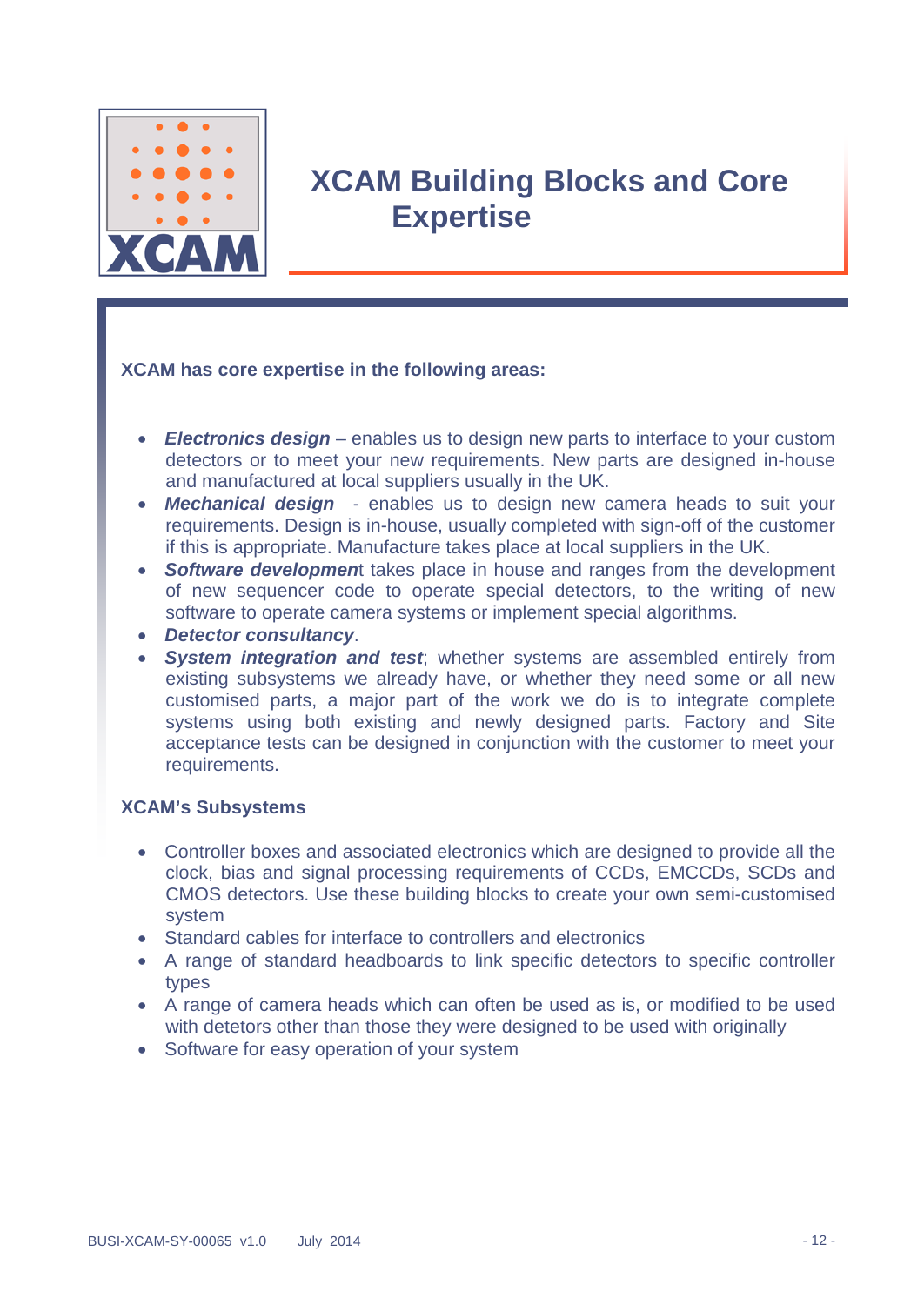

## **XCAM Facilities**

#### **XCAM has the following facilities**

- 2 class 1000 clean rooms: one reserved for UCV (Ultra Clean Vacuum) camera assembly for critical contamination control; the other for standard XHV/UHV camera assembly
- Class 1000 cable assembly area for clean assembly of vacuum cables
- ESD controlled electronics production and test facility
- Development laboratory for development of new electronics
- Mechanical prototyping workshop
- Wet-cleaning room for cleaning of parts prior to assembly

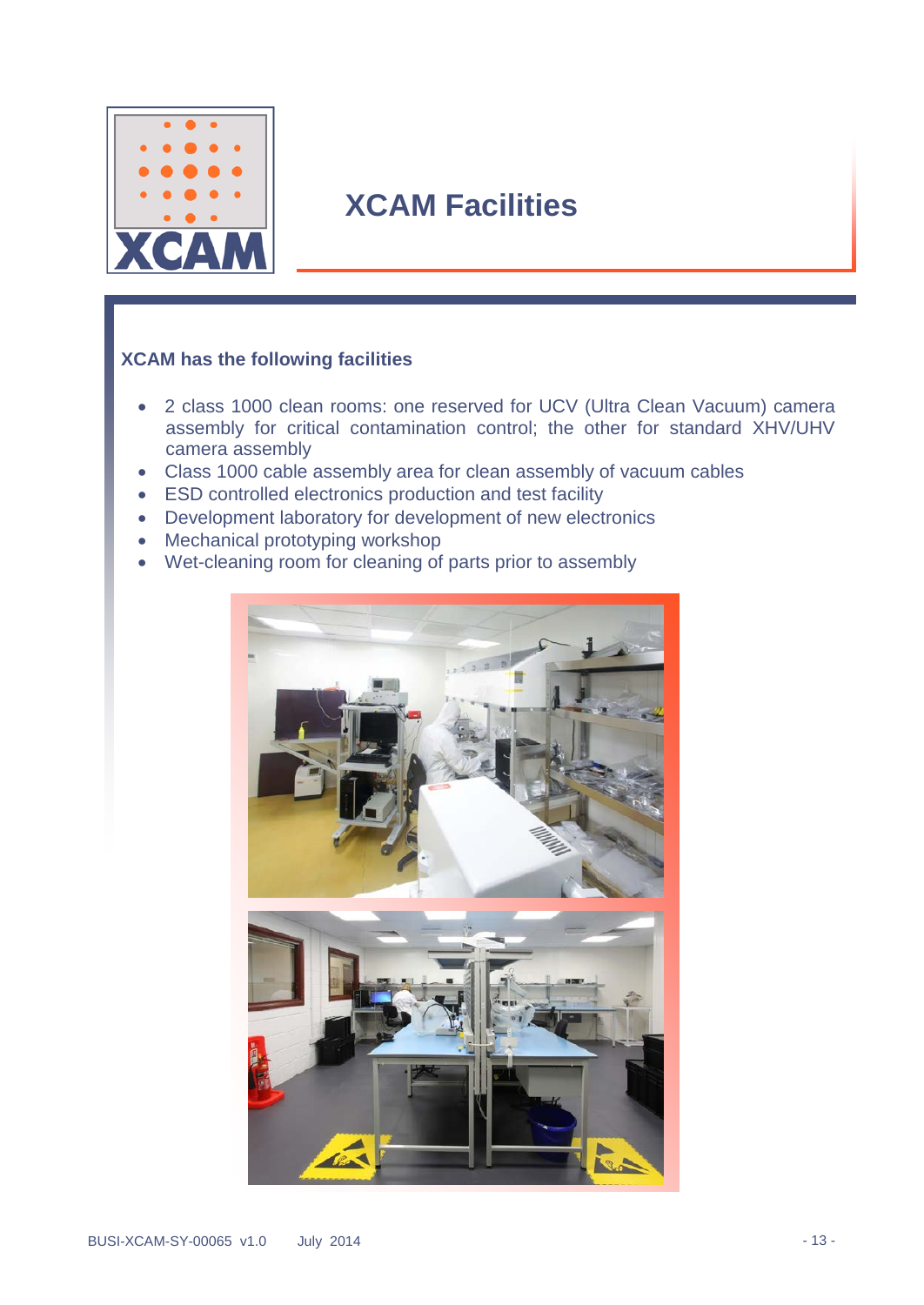

### **A Few References and Endorsements**

**This reference was written by Henry Chapman from DESY FLASH, Hamburg, Germany who ordered the Triple CCD44-82 Camera described earlier in this brochure**

#### **Henry wrote of XCAM:**

*We first made contact with XCAM in 2008 when due to circumstances we needed a unique camera system to be designed and built on extremely short timescales. XCAM listened to our requirements and understood our scientific needs, before rapidly producing a selection of custom camera options for us review. After discussions with them, we chose a design that would use 3 large area detectors that were originally designed for cryogenic operation as part of large astronomy focal plane arrays; XCAM designed and manufactured a custom vacuum camera capable of operating these detectors according to our specifications. The system was designed to be incorporated into our larger experiment and the camera could be controlled and operated together with shutters, light sources and other parts of our system.* 

*This detector was crucial for the development of the field of single-particle diffractive imaging with X-ray free-electron lasers. This new technique is being developed to image biological objects such as viruses using intense flashes of X-ray light, as a way to out-run the effects of radiation damage which plague conventional methods such as X-ray or electron microscopy. The method is highly dependent on the capabilities of the radiation source, the particle "injector" that flows samples across the beam, and the detector, and all three of these technologies have been progressing in parallel. The early experiments at FLASH, using the XCAM detectors were crucial to carrying out successful measurements at LCLS.*



*They have also motivated an upgrade of the FLASH facility to achieve shorter wavelengths in the so-called "water window" where highest resolution images of virus particles could be achieved.*

*This unique camera saw first light in October 2008 and we have made good use of it ever since. The camera has been key in obtaining images of the giant mimivirus amongst other biological objects.*

*More recently we have loaned this special camera to a synchrotron in Trieste, Italy, who we collaborate with in the hope that they may make new discoveries with the camera too.*

*The image left shows the world's first diffraction image of the Mimi-Virus taken by Henry and his group using the XCAM camera system.*